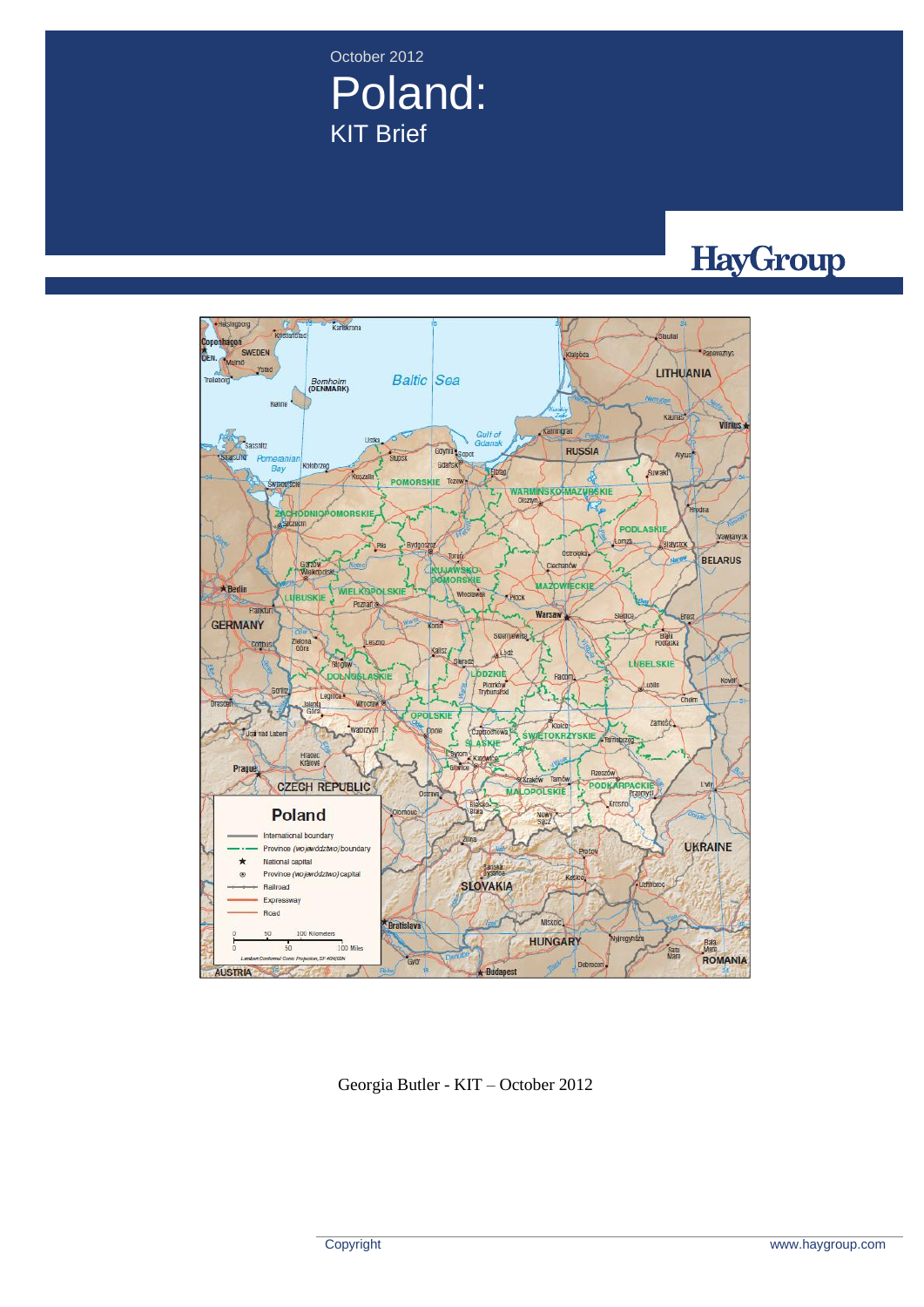

# **Key Findings**

- **Poland was the only EU country to avoid recession after the financial crisis of 2007/2008**
- **Once notorious for an exodus of skilled and semi skilled workers to Western European countries in the 2000s, increasing standards of living, public infrastructure have meant that many Poles are returning home.**
- **Poland still has a huge farming sector - agriculture accounts for about 60 per cent of the country's total land area - which is unwieldy and very inefficient. Poverty is still widespread in rural areas.**
- **No other European country has climbed the international education tables quite so consistently.**
- **In terms of attractiveness for FDI projects, Poland ranked sixth worldwide in 2011.**

# **Politics**

**The BBC website has a special section: [Poland Direct:](http://www.bbc.co.uk/news/world-radio-and-tv-17488902)  [Beyond the Headlines](http://www.bbc.co.uk/news/world-radio-and-tv-17488902)**

Full name: Republic of Poland Population: 38.3 million (UN, 2011) Capital: Warsaw Area: 312,685 sq km (120,728 sq miles) Major language: Polish Major religion: Christianity Life expectancy: 72 years (men), 81 years (women) (UN) Monetary unit:  $1$  zloty = 100 groszy Main exports: Machinery and transport equipment, foodstuffs, chemicals GNI per capita: US \$12,440 (World Bank, 2010) Internet domain: .pl International dialling code: +48

A new era began when Poland became an EU member in May 2004, five years after joining Nato and 15 years after the end of communist rule.

It was the birthplace of the former Soviet bloc's first officially recognised independent mass political movement when strikes at the Gdansk shipyard in August 1980 led to agreement with the authorities on the establishment of the Solidarity trade union.

The shoots of political freedom were trampled again 16 months later when communist leader Wojciech Jaruzelski declared martial law. But the movement for change was irreversible. Elections in summer 1989 ushered in Eastern Europe's first post-communist government.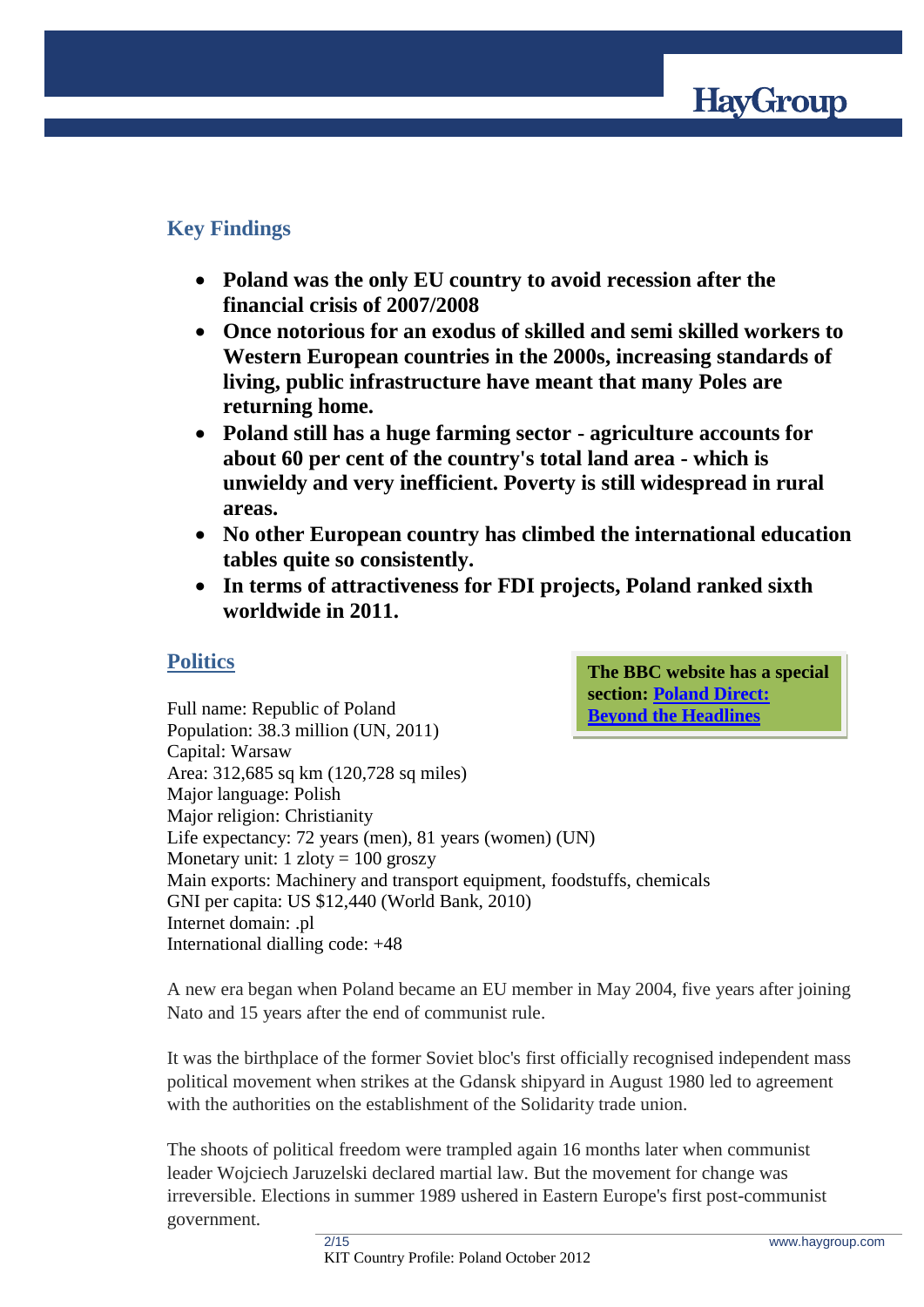

The presence in the Vatican of Polish Pope John-Paul II was an important influence on the Solidarity movement throughout the 1980s. The Roman Catholic Church remains a very potent force in Polish life.

In the years between the end of communism and EU accession, power in Poland switched between the centre right and the centre left. Successive governments faced sleaze allegations.

The country has had some success in creating a market economy and attracting foreign investment. There was a massive movement of workers to Western Europe in the years after Poland joined the EU, but the exodus slowed down after the global economic crisis took hold.

Poland still has a huge farming sector agriculture accounts for about 60 per cent of the country's total land area - which is unwieldy and very inefficient. Poverty is particularly widespread in rural areas.

Warsaw's profile on the international stage was raised by its support for the USled military campaigns in Iraq and Afghanistan. Polish peacekeeping troops served in south-central Iraq from 2003 until 2008, and the country has also

*Polish voters elect a bicameral parliament consisting of a 460-member lower house (Sejm) and a 100-member Senate (Senat).* 

*The Sejm is elected under proportional representation according to the d'Hondt method, a method similar to that used in many parliamentary political systems.* 

*The Senat, on the other hand, is elected under the First-past-the-post voting method, with one senator being returned from each of the 100 constituencies.*

contributed a sizeable contingent to the Nato peacekeeping force in Afghanistan.

## **President: Bronislaw Komorowski**



as defence minister in 2000-2001.

Bronislaw Komorowski, the speaker of parliament, became acting president on the death of President Lech Kaczynski in a plane crash in April 2010. He defeated Mr Kaczynski's twin brother and former prime minister, Jaroslaw, in the July second round of the presidential election.

A leading figure in the centre-right Civic Platform party, Mr Komorowski has served in several post-Communist governments since 1989, including a term

He became speaker in 2007, and Civic Platform adopted him as its candidate for the presidential elections due in the autumn of 2010. These were brought forward to June-July on the death of President Kaczynski.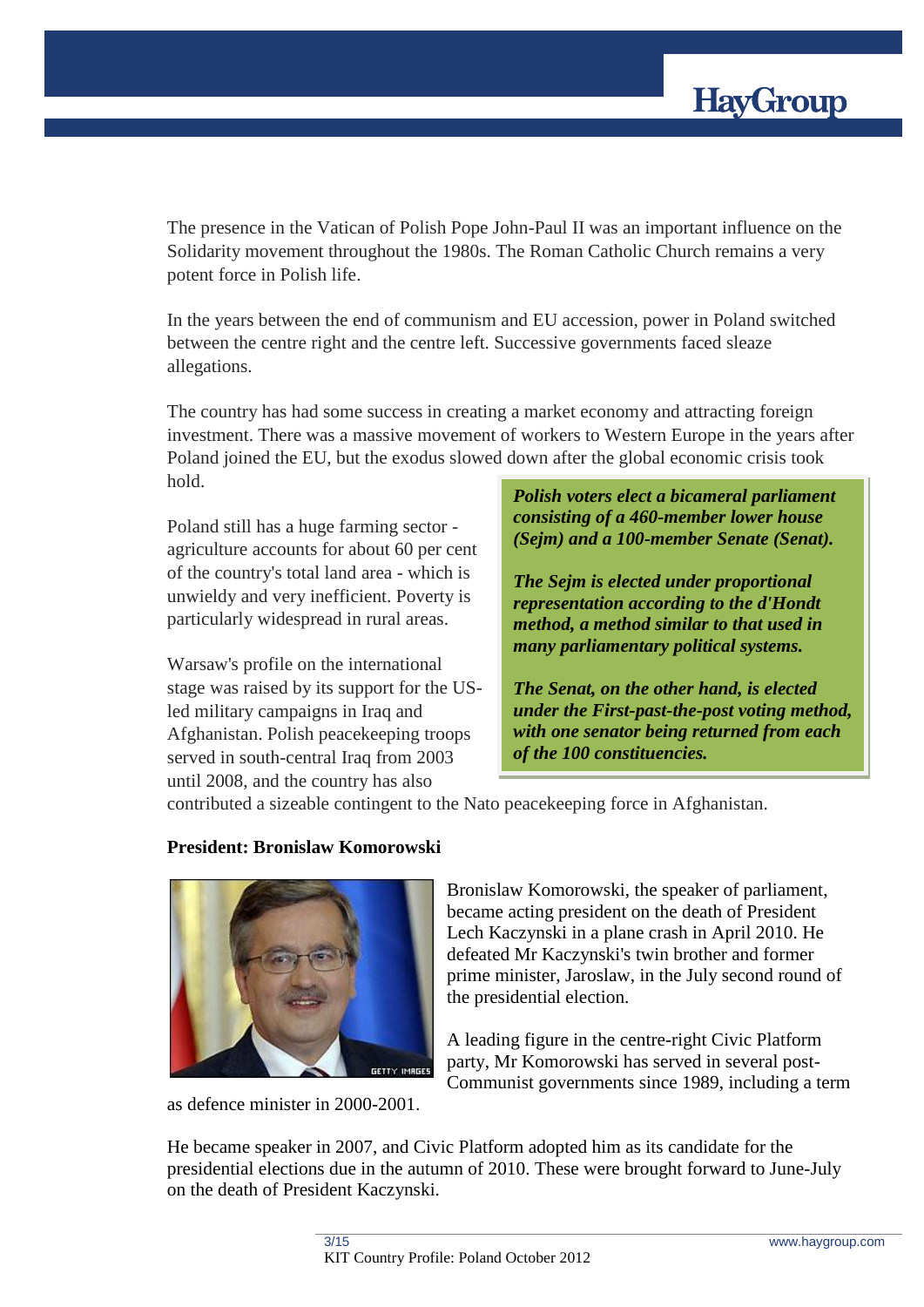

Born in 1952 and an historian by profession, Mr Komorowski was active in the anti-Communist civil rights movement from the 1970s.

### **Prime Minister: Donald Tusk**



The governing coalition led by Mr Tusk won a decisive victory in the October 2011 parliamentary election, putting him on course to serve a second term as prime minister.

His campaign had stressed his reputation as a safe pair of hands and a competent manager of the Polish economy.

It was the first time an incumbent government was returned to office for another term since the reintroduction of democracy in 1989. Analysts said the result was a sign of Poland's growing political stability after two decades of fractious politics.

Mr Tusk became PM when he formed a coalition between his centre-right Civic Platform and the centrist Peasants Party after the parliamentary elections of October 2007. The early elections were forced by the collapse of the right-wing coalition led by Jaroslaw Kaczynski, the identical twin of the then president Lech Kaczynski.

In his first term, Mr Tusk's government pursued a policy of close cooperation with the European Union. It also sought to use EU funds modernise Poland and privatise state enterprises.

Mr Tusk advocates deeper EU integration and eventual euro membership for Poland.

| Party                                                                   |                                |       |                       | <b>Members</b> in |                      |           | <b>Political Position</b>                                                    |
|-------------------------------------------------------------------------|--------------------------------|-------|-----------------------|-------------------|----------------------|-----------|------------------------------------------------------------------------------|
| <b>Name</b>                                                             | $\div$ Abbr. $\div$ Web $\div$ |       | Leader<br>٠           | Sejm $\div$       | Sen $\div$ EP $\div$ |           | <b>Ideology</b><br>٠                                                         |
| Civic Platform<br>Platforma Obywatelska                                 | <b>PO</b>                      | [1] 图 | Donald Tusk           | 206<br>(207)      | 63                   | 25        | Centre-right - Liberal conservatism, Christian<br>democracy, Pro-Europeanism |
| Law and Justice<br>Prawo i Sprawiedliwość                               | <b>PiS</b>                     | [2]   | Jarosław<br>Kaczyński | 135<br>(157)      | 29<br>(31)           | 6<br>(15) | Right-wing - National conservatism, soft<br>Euroscepticism                   |
| Palikot's Movement<br>Ruch Palikota                                     | <b>RP</b>                      | [3]   | Janusz Palikot        | 43<br>(40)        | 0                    | 0         | Liberalism, Anti-clericalism                                                 |
| Polish People's Party<br>Polskie Stronnictwo Ludowe                     | <b>PSL</b>                     | [4]   | Waldemar<br>Pawlak    | 28                | 2                    | 4<br>(3)  | Centre-right - Agrarianism, Christian democracy                              |
| Democratic Left Alliance <sup>[A]</sup><br>Sojusz Lewicy Demokratycznej | <b>SLD</b>                     | [5]   | Leszek Miller         | 25<br>(27)        | $\mathbf{0}$         | 6         | Centre-left - Social democracy                                               |
| <b>United Poland</b><br>Solidama Polska                                 | <b>SP</b>                      | [6]   | Zbigniew Ziobro       | 21<br>(0)         | 2<br>(0)             | 4<br>(0)  | Right-wing - National conservatism, euroscepticism                           |
| <b>Poland Comes First</b><br>Polska Jest Najważniejsza                  | <b>PJN</b>                     | [7]   | Paweł Kowal           | 10                | 0                    | 3<br>(0)  | Centre-right - Conservatism, conservative liberalism,<br>soft euroscepticism |
| Labour Union [A]<br><b>Unia Pracy</b>                                   | UP                             | [8]   | Waldemar<br>Witkowski | o                 | $\mathbf{0}$         |           | Centre-left - Social democracy                                               |

Figures in parentheses reflect initial number of seats won by party (if different from current number), prior to splits, defections, etc.

^A SLD and UP contested the 2009 European elections jointly winning 7 seats between them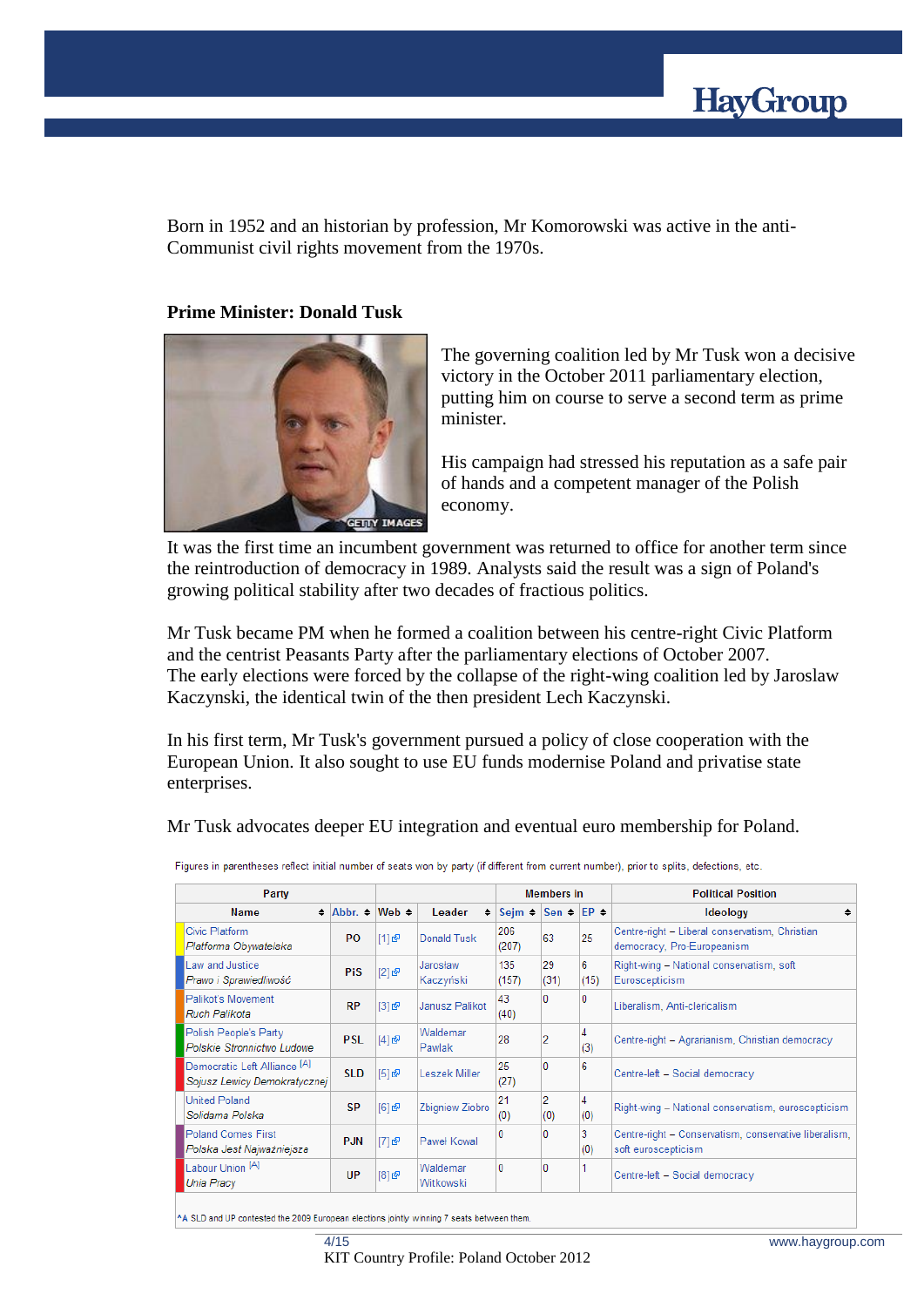## **Economy**

When the communists handed power to the Mazowiecki government in 1989, the economy was in crisis. Many basic goods were not available on store shelves. Inflation raged over 500% and the government could not afford to make payments to its international creditors. While the official unemployment rate was low, many workers were employed in statesupported, loss-making industries that the state could no longer afford to support. The democratically elected Mazowiecki government responded with the Balcerowicz Plan, which freed most prices, dramatically reduced state control over the Polish economy, and clamped down on runaway inflation. The international community supported the Balcerowicz Plan with debt restructuring and fresh loans. With stability restored, Poland was able to offer its well-educated, low-wage workforce, its position in Europe's center, and its tariff-free access to European Union (EU) markets to attract foreign investment--all with the goal of bringing Polish incomes up to the levels of those in the U.S. and Western Europe.

Poland joined the EU in 2004. Since that time, its rate of its economic growth has outpaced those of the U.S. and of its EU partners. Poland also has made progress in closing gaps in personal income and GDP per capita when compared to the EU-27 average, but those gaps remain wide. Foreign direct investment (FDI) has played a significant role in supporting Poland's labor-intensive and medium-technology sectors. FDI has also driven the growth of Poland's motor vehicle, electrical machinery, and service centers sectors. Poland's shale gas resources are attracting additional FDI, and the sector may prove to be significant for the Polish economy.

Poland's economy has weathered the economic crisis that began in 2008 better than all of its EU colleagues, showing a cumulative 15.8% growth in GDP from 2008 to 2011. Forecasts of GDP growth in 2012 range from 2.5% to 3.2%--the highest projected growth rate among the EU-27. Key factors in this success have been a well-timed fiscal stimulus at the outset of the crisis, effective use of EU transfer funds, low financial exposure of the well-managed banking sector to the sovereign debt of troubled countries, and the insulation Poland enjoys through its floating currency and its relatively small traded sector. Unemployment was at the EU average of 10.1% in January 2012, while inflation was relatively high at 4.3% in 2011.

Despite its relatively good recent record, certain features of the Polish economy may limit its growth potential:

- Low labour force activity rate of 66.5%, compared to a 77.4% EU average (data reflects able-bodied adults ages 15-64).
- Weaknesses in road and rail infrastructure.
- Low research and development spending at 0.74% of GDP in 2010, compared to an EU average of 2%.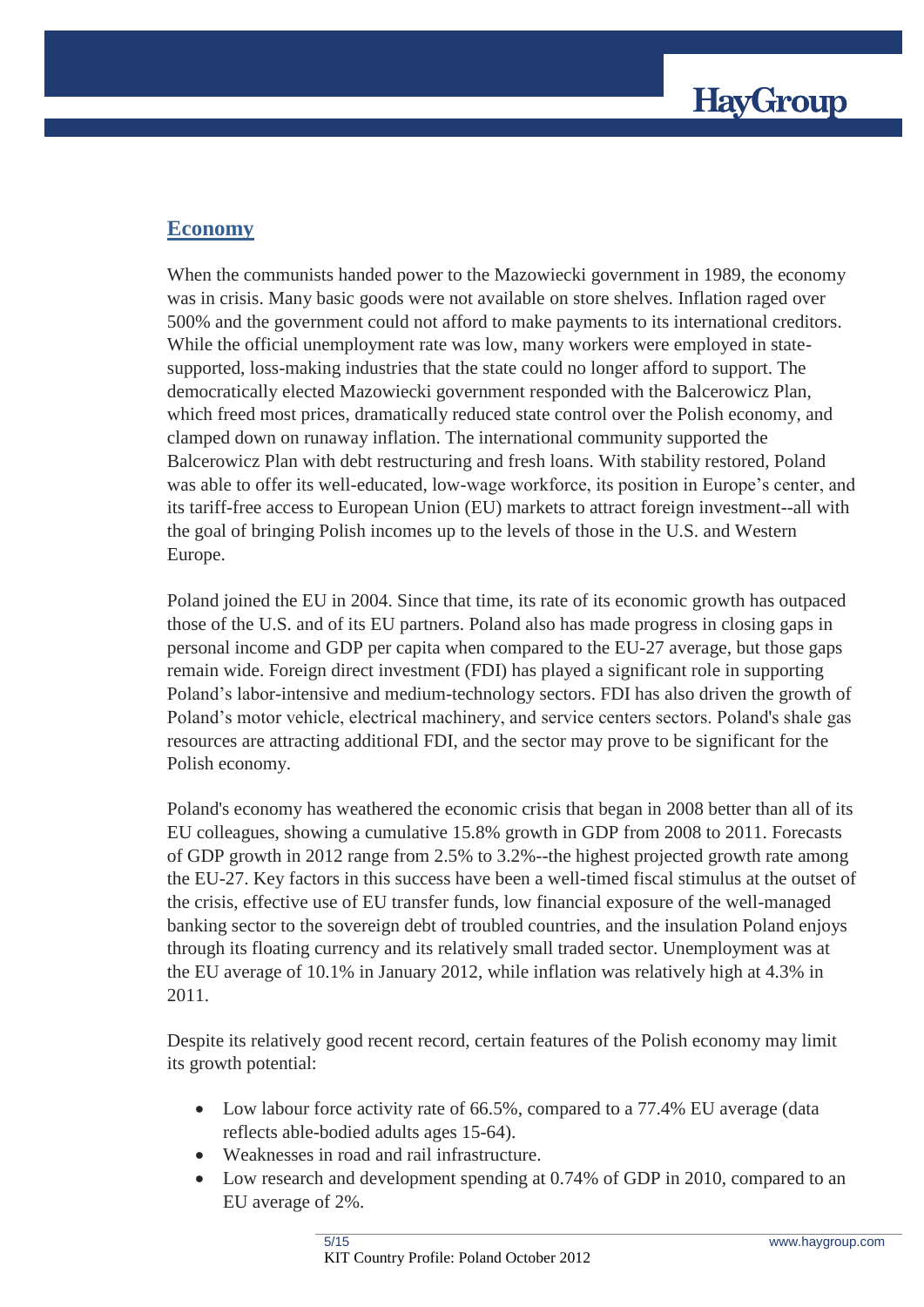## **Agriculture**

Poland has a strong agricultural heritage with many products in high demand such as highquality fruits and vegetables, honey, hams, sausages, and dairy. It is a leading producer in Europe of dairy, apples, potatoes, and rye, with significant production of rapeseed, grains, hogs, and cattle. Agriculture remains among the least productive sectors of the Polish economy, employing 16.1% of the work force while contributing 3.4% to the gross domestic product (GDP) for 2011 (est).

Roughly 1.6 million farmers are considered rural dwellers that have other employment off the farm and produce food mostly for their own consumption. These farms are small, usually no larger than 5 hectares (12.36 acres) and are highly inefficient. There are about 200,000 farmers with plots over 15 hectares (37.07 acres), and 24,000 with plots up to 200 hectares (494.21 acres). These farmers produce about 90% of the food and enjoy better access to strong management techniques and technology.

Poland successfully transformed its farm economy to market principles following the end of communism but has now entered a period of greater state control of the market due to its membership in the European Union. Poland's agricultural policy is consistent with the EU's Common Agricultural Policy (CAP). Land prices have increased dramatically, but less than 1% of farm land is traded each year due to the single area payment scheme for the EU's direct subsidies, intended initially to ease EU compliance with World Trade Organization (WTO) rules and to simplify payments in countries with limited administrative capacity. This approach assigns subsidies based on land use and thus encourages small farmers to hold onto land or lease it rather than sell to neighbours. Subsidies have become almost half of total farm income in Poland.

Poland remains a net exporter of food products, including confectionery, processed fruit and vegetables, meat, and dairy products. The trade surplus in this sector is shrinking; however, Polish processors often rely on imports to supplement domestic supplies of wheat, feed grains, vegetable oil, and protein meals, which are generally insufficient to meet domestic demand. Imports have also risen in response to growing middle-class demand for more variety and year-round availability of their food choices. Finally, Poland has begun to import significant quantities of primary foodstuffs as it has opened borders with larger, more efficient producers in other EU nations. Poland imports significant quantities of pork from other EU member states, and in 2008 became a net importer. Attempts to increase domestic feed grain production are hampered by the short growing season, poor soil, and the small size of farms.

## **Industry**

While agriculture remains heavily protected thanks to the CAP, Poland's transformation exposed its industries to global competition. Before World War II, Poland's industrial base was concentrated in the coal, textile, chemical, machinery, iron, and steel sectors whereas today it extends to motor vehicles, fertilizers, petrochemicals, machine tools, electrical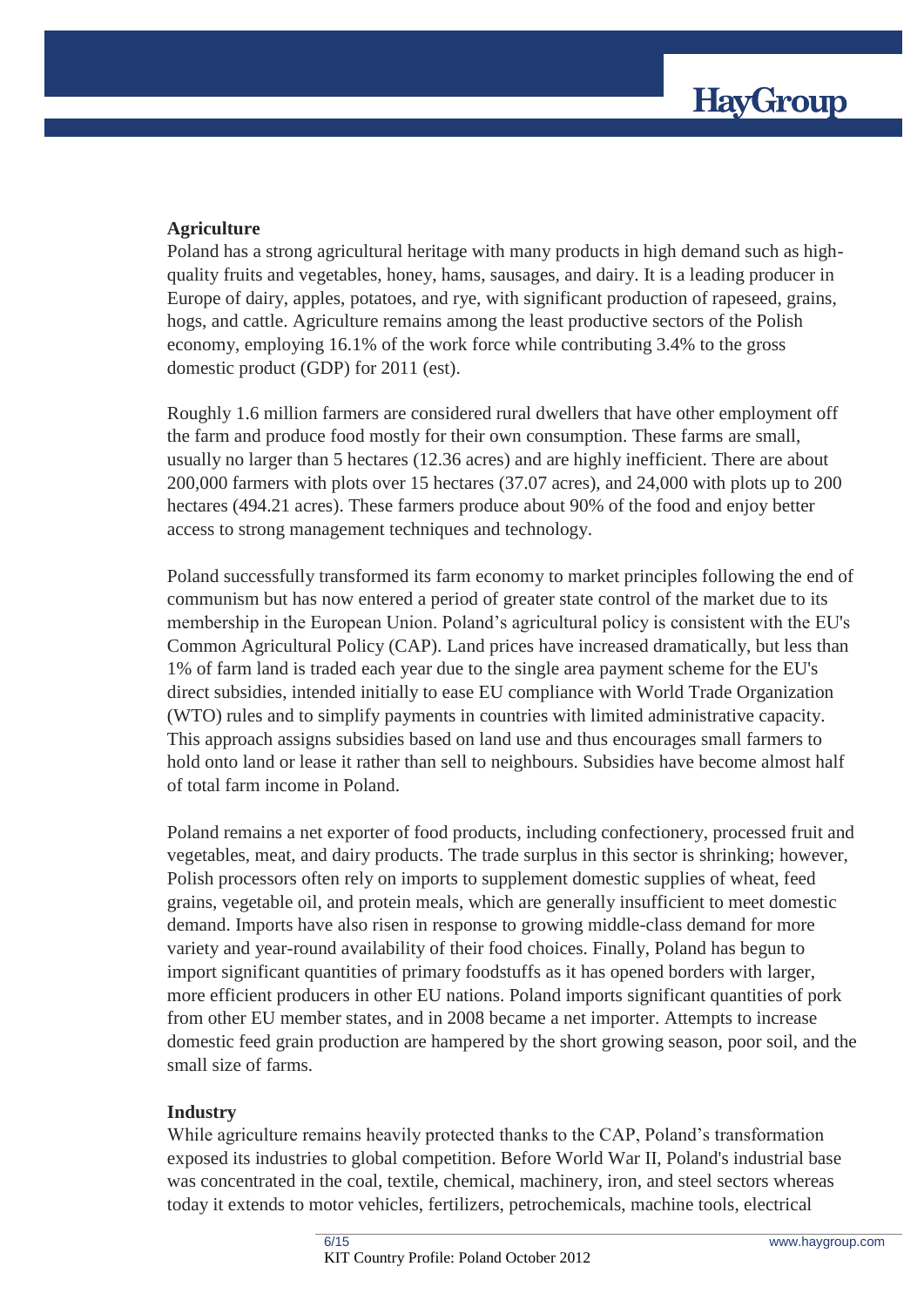machinery, and electronics. Polish industry suffered widespread damage during World War II, and many resources were directed toward reconstruction after the war. The communist economic system imposed in the late 1940s created large and unwieldy economic structures operated under a tight central command. In part because of this systemic rigidity, the economy performed poorly even in comparison with other economies in Central Europe. The reforms of the early 1990s included a widespread program to sell low-productivity; state-owned companies to private investors. The results of reform include more efficient, high-productivity producers, with a private sector that now accounts for over two-thirds of GDP. Nonetheless, the government has retained control of many large, state-owned enterprises, particularly in the transport (aviation and rail), mining, chemical, and energy, finance, and defence sectors. Many Polish economists identify privatization of these government-run companies as the incomplete task of Poland's economic transformation. With this in mind, the PO-PSL government implemented an ambitious privatization program from 2009-2011 and is planning to privatize an additional 300 firms by 2015, although without surrendering control of key enterprises in strategic sectors.

## **Foreign Trade**

The EU is Poland's dominant trade partner accounting for 60% of its imports and 80% of its exports. Neighbouring Germany is by far Poland's most important trading partner, accounting for a quarter of the value of Polish trade. Most Polish imports are energy and capital goods needed for industrial retooling and for manufacturing inputs, rather than consumption goods. Similarly, its major exports are cars, machinery, furniture, and iron/steel products. Poland, a member of the World Trade Organization (WTO) and the European Union, applies the EU's common external tariff to goods from other countries- including the U.S. While foreign trade is an important part of the Polish economy, Poland remains much less trade dependent than its Central European neighbours.

Opportunities for trade and investment continue to attract investors from around the world into all sectors. The American Chamber of Commerce in Poland, founded in 1991 with seven members, now has more than 300 members. Strong economic growth potential, a large domestic market, tariff-free access to the EU, and political stability are the top reasons U.S. and other foreign companies do business in Poland.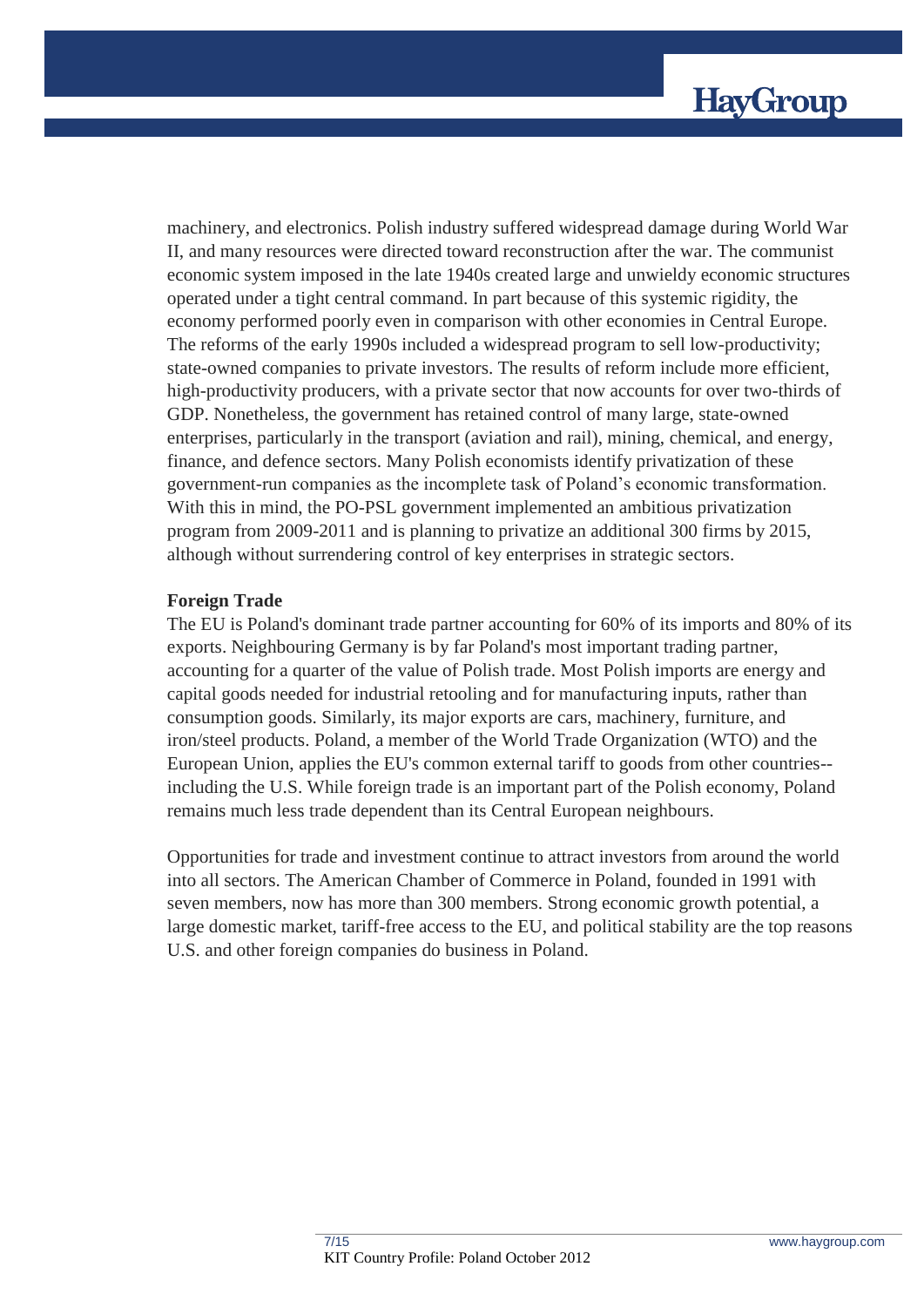

#### Table II.20.1:

#### Main features of country forecast - POLAND

|                                                  |                               | 2010  |                          |        | Annual percentage change |        |        |        |        |
|--------------------------------------------------|-------------------------------|-------|--------------------------|--------|--------------------------|--------|--------|--------|--------|
|                                                  | bn PLN<br><b>Curr.</b> prices | % GDP | 92-07                    | 2008   | 2009                     | 2010   | 2011   | 2012   | 2013   |
| GDP                                              | 1416.4                        | 100.0 | 4.6                      | 5.1    | 1.6                      | 3.9    | 4.3    | 2.7    | 2.6    |
| Private consumption                              | 868.6                         | 61.3  | 4.3                      | 5.7    | 2.0                      | 3.2    | 3.1    | 2.0    | 2.6    |
| Public consumption                               | 268.3                         | 18.9  | 3.3                      | 7.4    | 2.1                      | 4.1    | $-1.3$ | 0.0    | 1.2    |
| Gross fixed capital formation                    | 281.2                         | 19.9  | 7.5                      | 9.6    | $-1.2$                   | $-0.2$ | 8.3    | 4.7    | 1.6    |
| of which: equipment                              | 93.6                          | 6.6   |                          | 13.0   | $-10.8$                  | $-5.1$ | 6.6    | 9.0    | 11.5   |
| Exports (goods and services)                     | 598.4                         | 42.2  | 10.9                     | 7.1    | $-6.8$                   | 12.1   | 7.5    | 3.4    | 5.7    |
| Imports (goods and services)                     | 615.5                         | 43.5  | 11.7                     | 8.0    | $-12.4$                  | 13.9   | 5.8    | 1.7    | 4.9    |
| <b>GNI (GDP deflator)</b>                        | 1355.6                        | 95.7  | 4.6                      | 6.8    | 0.1                      | 4.0    | 4.3    | 2.9    | 2.6    |
| Contribution to GDP growth:                      | Domestic demand               |       | 4.8                      | 6.9    | 1.4                      | 2.7    | 3.3    | 2.2    | 2.1    |
|                                                  | <b>Inventories</b>            |       | 0.2                      | $-1.1$ | $-2.5$                   | 1.9    | 0.4    | $-0.2$ | 0.1    |
|                                                  | Net exports                   |       | $-0.4$                   | $-0.6$ | 2.7                      | $-0.7$ | 0.7    | 0.8    | 0.3    |
| Employment                                       |                               |       | $\overline{\phantom{a}}$ | 3.9    | 0.4                      | 0.5    | 1.0    | 0.3    | 0.4    |
| Unemployment rate (a)                            |                               |       | 14.7                     | 7.1    | 8.2                      | 9.6    | 9.7    | 9.8    | 9.6    |
| Compensation of employees/head                   |                               |       | 16.1                     | 8.9    | 3.5                      | 5.7    | 5.1    | 4.7    | 5.1    |
| Unit labour costs whole economy                  |                               |       |                          | 7.5    | 2.2                      | 2.2    | 1.7    | 2.2    | 2.8    |
| Real unit labour costs                           |                               |       | ÷.                       | 4.3    | $-1.4$                   | 0.8    | $-1.4$ | $-0.9$ | 0.5    |
| Saving rate of households (b)                    |                               |       |                          | 2.4    | 9.0                      | 8.5    | 3.6    | 2.0    | 2.9    |
| <b>GDP</b> deflator                              |                               |       | 12.4                     | 3.1    | 3.7                      | 1.4    | 3.2    | 3.2    | 2.3    |
| Harmonised index of consumer prices              |                               |       |                          | 4.2    | 4.0                      | 2.7    | 3.9    | 3.7    | 2.9    |
| Terms of trade of goods                          |                               |       | 0.3                      | $-2.1$ | 4.4                      | $-1.4$ | $-1.2$ | $-0.5$ | $-1.0$ |
| Merchandise trade balance (c)                    |                               |       | $-3.0$                   | $-4.9$ | $-1.0$                   | $-1.8$ | $-2.1$ | $-1.7$ | $-1.7$ |
| Current-account balance (c)                      |                               |       | $-2.2$                   | $-4.8$ | $-3.1$                   | $-3.7$ | $-4.3$ | $-3.9$ | $-4.2$ |
| Net lending(+) or borrowing(-) vis-à-vis ROW (c) |                               |       | $-1.4$                   | $-4.1$ | $-1.9$                   | $-2.1$ | $-2.5$ | $-2.2$ | $-2.9$ |
| General government balance (c)                   |                               |       |                          | $-3.7$ | $-7.4$                   | $-7.8$ | $-5.1$ | $-3.0$ | $-2.5$ |
| Cyclically-adjusted budget balance (c)           |                               |       |                          | $-4.6$ | $-7.1$                   | $-7.5$ | $-5.0$ | $-2.7$ | $-1.9$ |
| Structural budget balance (c)                    |                               |       |                          | $-4.6$ | $-7.4$                   | $-7.5$ | $-5.0$ | $-2.8$ | $-1.9$ |
| General government gross debt (c)                |                               |       |                          | 47.1   | 50.9                     | 54.8   | 56.3   | 55.0   | 53.7   |

(a) Eurostat definition. (b) gross saving divided by gross disposable income. (c) as a percentage of GDP.

#### *Source: European Economic Forecast Spring 2012*

#### **Key indicators**

Sources: IMF; UNCTAD; UNFPA; WTO

|                                                       | <b>Imports</b> | <b>Exports</b> |
|-------------------------------------------------------|----------------|----------------|
| Total trade (US\$ millions), 2010  202,429            |                | 188,152        |
| Services trade (US\$ millions), 2010 28,781           |                | 32,400         |
| Merchandise trade (US\$ millions), 2010  173,648      |                | 155.752        |
| Agriculture (% of merchandise trade), 2010 9.40       |                | 12.17          |
| Fuels and mining (% of merchandise trade), 2010 14.28 |                | 8.57           |
| Manufactures (% of merchandise trade), 2010 74.05     |                | 79.13          |

#### Trade and FDI inflows, percent of GDP

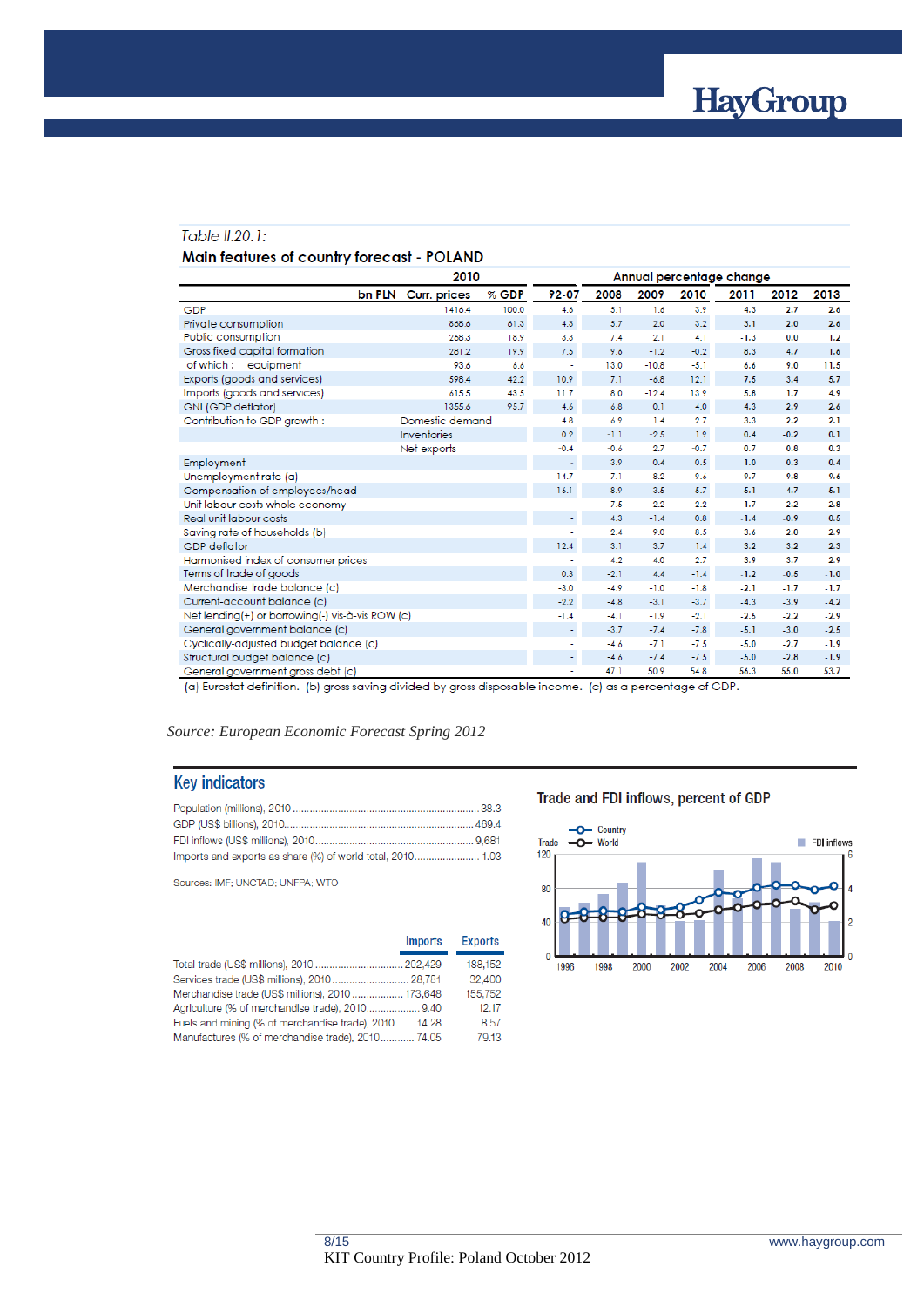# HayGroup

| <b>Enabling Trade Index</b>                                         | Rank<br>(out of 132) |
|---------------------------------------------------------------------|----------------------|
|                                                                     |                      |
|                                                                     |                      |
|                                                                     |                      |
|                                                                     |                      |
|                                                                     |                      |
| 2nd pillar: Efficiency of customs administration 48                 |                      |
| 3rd pillar: Efficiency of import-export procedures 36               |                      |
|                                                                     |                      |
| Subindex C: Transport & communications infrastructure 49            |                      |
| 5th pillar: Availability and quality of transport infrastructure 82 |                      |
| 6th pillar: Availability and quality of transport services 33       |                      |
|                                                                     |                      |
|                                                                     |                      |
|                                                                     |                      |
|                                                                     |                      |



*Source: World Economic Forum, Global Enabling Report 2012*

## The most problematic factors for trade

| Most problematic factors for exporting | Percent of responses |
|----------------------------------------|----------------------|
|                                        |                      |
|                                        |                      |
|                                        |                      |
|                                        |                      |
|                                        |                      |
|                                        |                      |
|                                        |                      |
|                                        |                      |
|                                        |                      |
|                                        |                      |
|                                        |                      |

| Most problematic factors for importing | Percent of responses |
|----------------------------------------|----------------------|
|                                        |                      |
|                                        |                      |
|                                        |                      |
|                                        |                      |
|                                        |                      |
|                                        |                      |
|                                        |                      |
|                                        |                      |



*Source: World Economic Forum, Global Enabling Report 2012*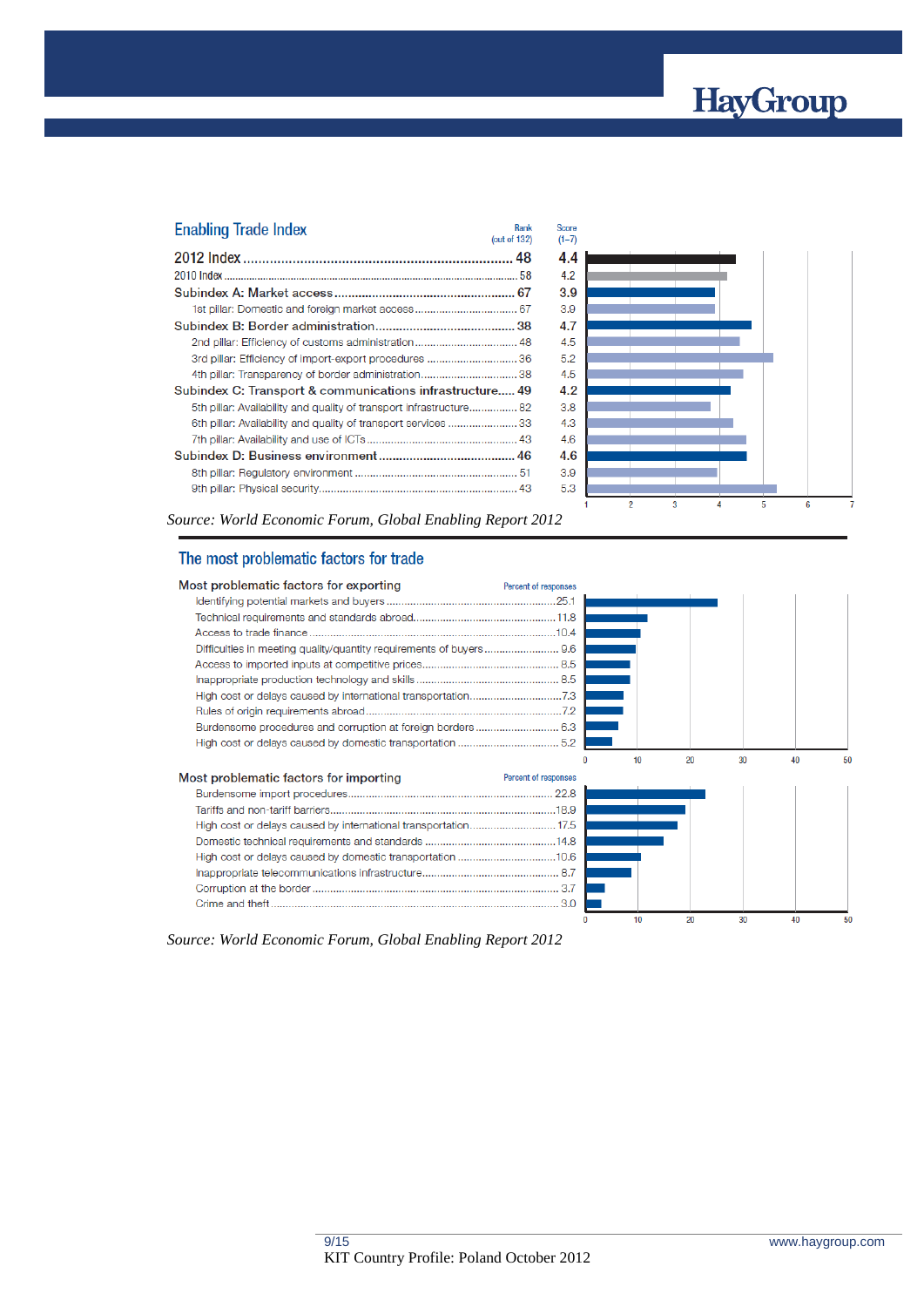

|                                          | Rank        | <b>Score</b> |                                                                                 |
|------------------------------------------|-------------|--------------|---------------------------------------------------------------------------------|
|                                          | (out of 27) |              | <b>Enterprise environment</b>                                                   |
| The Europe 2020 Index 2012               | 23          | 4.1          | 6<br><b>Environmental</b><br>Digital agenda<br>sustainability                   |
| Smart growth                             | 21          | 4.1          |                                                                                 |
| Inclusive growth                         | 25          | 4.0          |                                                                                 |
| Sustainable growth                       | 21          | 4.2          |                                                                                 |
| 1st pillar: Enterprise environment       | 22          | 3.6          | Social inclusion<br><b>Innovative Europe</b>                                    |
| 2nd pillar: Digital agenda               | 23          | 4.4          |                                                                                 |
| 3rd pillar: Innovative Europe            | 22          | 3.4          |                                                                                 |
| 4th pillar: Education and training       | 14          | 4.9          | Labour market and                                                               |
| 5th pillar: Labour market and employment | 19          | 4.0          | <b>Education and training</b><br>employment                                     |
| 6th pillar: Social inclusion             | 24          | 4.0          |                                                                                 |
| 7th pillar: Environmental sustainability | 21          | 4.2          | -O-Poland<br>$\leftarrow$ Europe 27<br>$\rightarrow$ Sweden<br>(Best performer) |

*Source: World Economic Forum, Europe 2020 Competitiveness Report*



#### **Industry Composition of FDI Position, 2009** (Percent of total)



Sources: OECD Stat; and IMF staff estimates.

10/15 KIT Country Profile: Poland October 2012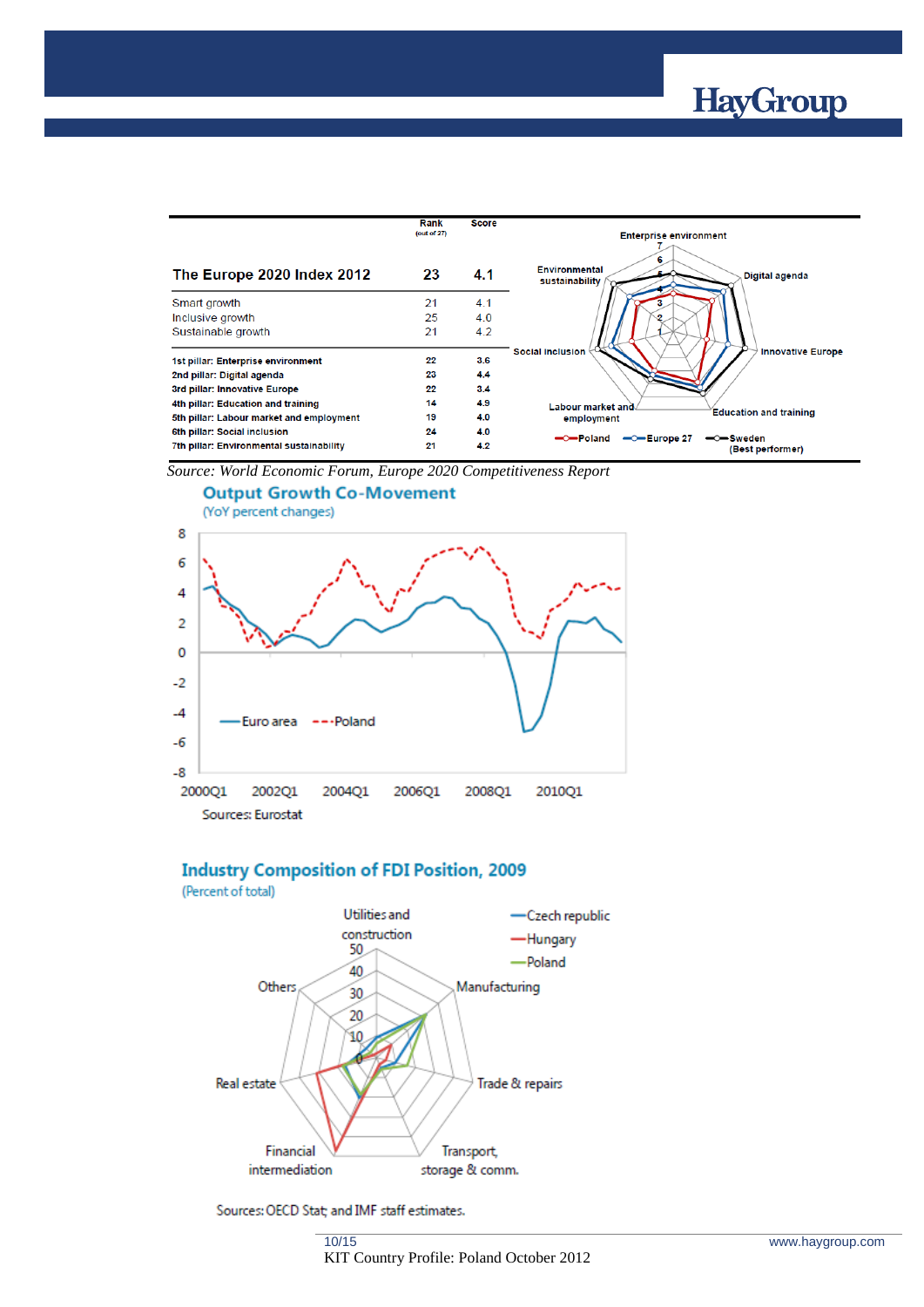

| Poland: Trade by Partner, 2010 |                           |              |       |            |              |       |            |  |  |
|--------------------------------|---------------------------|--------------|-------|------------|--------------|-------|------------|--|--|
|                                | <b>Balance</b><br>Exports |              |       |            | Imports      |       |            |  |  |
|                                | Value                     | Value        | Share | Growth     | Value        | Share | Growth     |  |  |
| Partner                        | $(mil$ $SUS)$             | $(mil$ \$US) | (%)   | $(y/y \%)$ | $(mil$ \$US) | (%)   | $(y/y \%)$ |  |  |
| World                          | $-15,902$                 | 154,770      | 100.0 | 13.1       | 170,672      | 100.0 | 13.9       |  |  |
| EU countries                   | 371                       | 126,384      | 81.7  | 16.1       | 126,013      | 73.8  | 16.0       |  |  |
| Euro area                      | $-11,813$                 | 89,098       | 57.6  | 15.1       | 100,911      | 59.1  | 15.3       |  |  |
| Germany                        | $-8,307$                  | 41,706       | 26.9  | 16.8       | 50,013       | 29.3  | 19.0       |  |  |
| France                         | 3,027                     | 10,811       | 7.0   | 13.9       | 7,783        | 4.6   | 12.2       |  |  |
| Italy                          | $-400$                    | 9,498        | 6.1   | 1.6        | 9,897        | 5.8   | 0.2        |  |  |
| <b>Netherlands</b>             | $-3,395$                  | 7,009        | 4.5   | 22.0       | 10,404       | 6.1   | 22.5       |  |  |
| United Kingdom                 | 4,739                     | 10,045       | 6.5   | 14.3       | 5,306        | 3.1   | 12.8       |  |  |
| <b>CEE</b> countries           | 6,080                     | 13,976       | 9.0   | 19.6       | 7,896        | 4.6   | 18.6       |  |  |
| CIS countries                  | $-5,167$                  | 12,583       | 8.1   | 19.2       | 17,750       | 10.4  | 16.5       |  |  |
| Russia                         | $-8,407$                  | 6,218        | 4.0   | 23.7       | 14,625       | 8.6   | 15.2       |  |  |
| Emerg & Developing             | $-7,118$                  | 32,158       | 20.8  | 13.6       | 39,276       | 23.0  | 13.2       |  |  |
| <b>United States</b>           | $-234$                    | 2,070        | 1.3   | $-17.1$    | 2,303        | 1.3   | 9.0        |  |  |

*Source: IMF Country Report No. 12/163, July 2012*

## **Education in Poland**

**Poland's schools are succeeding, more than many others, in narrowing the gap between the weak and the strong, the gifted and the challenged.**

**No other European country has climbed the international education tables quite so consistently.**

**The most recent test results from the OECD's Programme for International Student Assessment (Pisa) show that Poland is ranked 14th for reading, ahead of the USA, Sweden, France and Germany - and well ahead of the UK in 25th.**

**The OECD points out that Poland's reforms have raised performance to the same or higher levels as those of the USA and Norway, "despite spending less than half of what those countries spend on education".**

**For more information see the [BBC Special Report](http://www.bbc.co.uk/news/business-18151512)**

**The World Bank has also published a book** *called Skills, Not Just Diplomas: Managing Education for Results in Eastern Europe and Central Asia* **which is available fully [online](http://web.worldbank.org/WBSITE/EXTERNAL/COUNTRIES/ECAEXT/0,,contentMDK:23019634~menuPK:3970758~pagePK:2865106~piPK:2865128~theSitePK:258599,00.html) (the Overview can be found in the Supporting Documents)**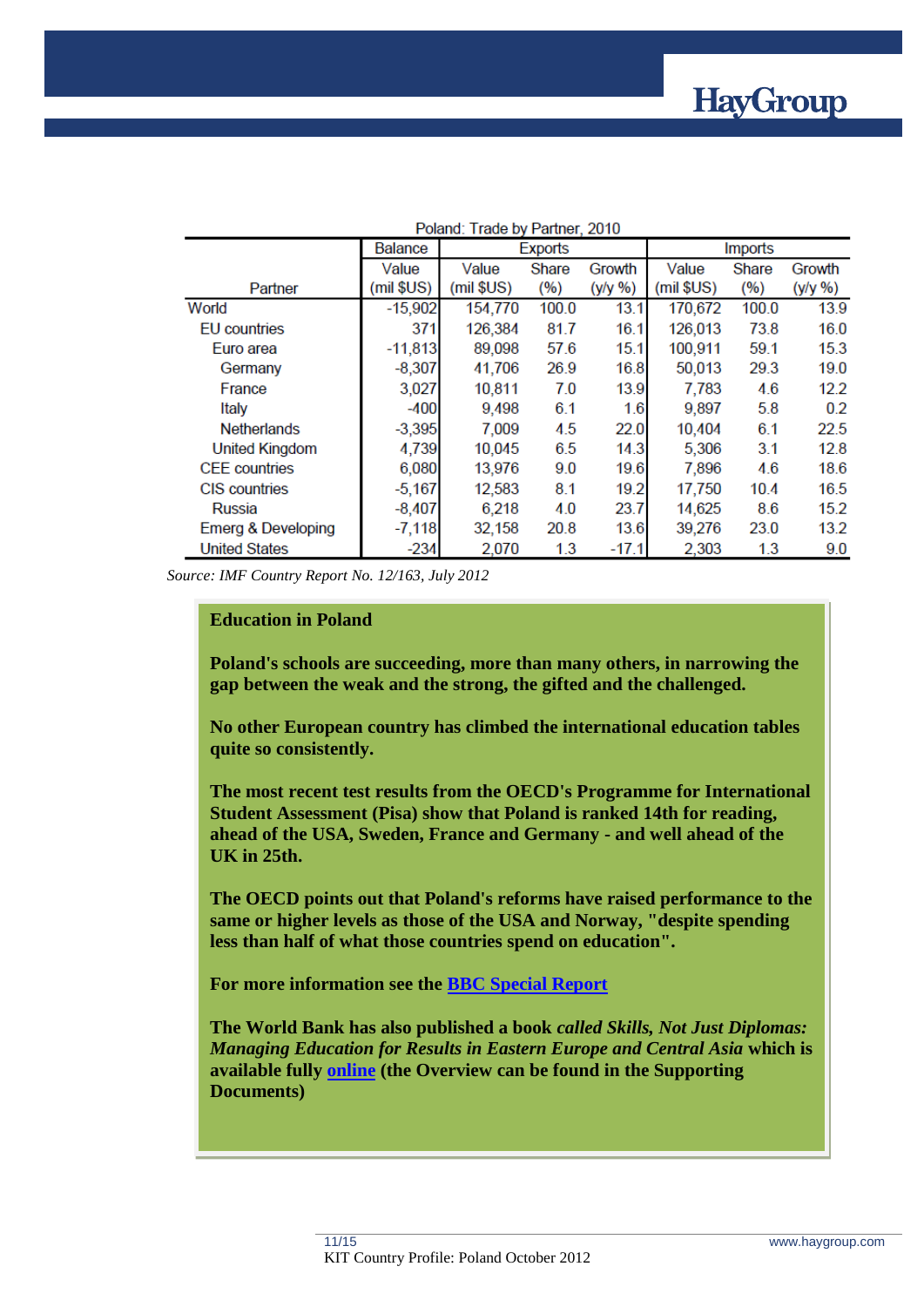

#### **Regulatory/market assessment: EIU**

- Poland's economy during 2011 expanded at the quickest pace for three years as domestic companies increased investment and a weaker zloty helped boost exports. **Poland was the only country in the European Union to avoid recession during the recent global credit crisis**, and the country saw its gross domestic product advance by 4.3% in real terms, compared with 3.9% in 2010.
- Poland has continued to sell state assets to help finance the budget deficit and curb public debt, with revenues exceeding Zl 13bn in 2011 and totalling Zl 44bn since the Civic Platform Party first took power in November 2007. The biggest transactions in 2011 were sales of stakes in Jastrzebska Spolka Weglowa (a coal producer), Tauron Polska Energia (a power utility) and PZU (an insurer).
- Gross inflows of foreign direct investment (FDI) in Poland rose to  $\epsilon$ 9.93bn in 2011, from €6.74bn a year earlier, according to the central bank. In terms of attractiveness for FDI projects, **Poland ranked sixth worldwide in 2011**, following China, the United States, India, Brazil and Russia, according to a survey by the United Nations Conference on Trade and Development.
- Poland's unemployment rate remained high in 2011, as the global economic slowdown prompted companies to cut costs and delay expansion plans. The Central Statistical Office (Glowny Urzad Statystyczny—GUS) reported that the unemployment rate increased to 12.5% in December 2011, up from 12.4% at the end of 2010.
- The National Bank of Poland (the central bank) stepped into the foreignexchange market in 2011—the first time in a decade—to bolster the zloty, after it slumped to an almost 27-month low against the euro amid Europe's sovereign-debt crisis. Separately, state-owned Bank Gospodarstwa Krajowego (BGK) exchanged foreign currencies from EU-aid funds on the market on behalf of the government to limit the zloty's decline.
- **Poland has made significant progress in making public services available online, though it still lags behind western European countries and most regional peers**. According to the United Nations' 2012 E-Government Survey, Poland ranked the fourth-lowest in the European Union (ahead of Bulgaria, Romania and Slovakia).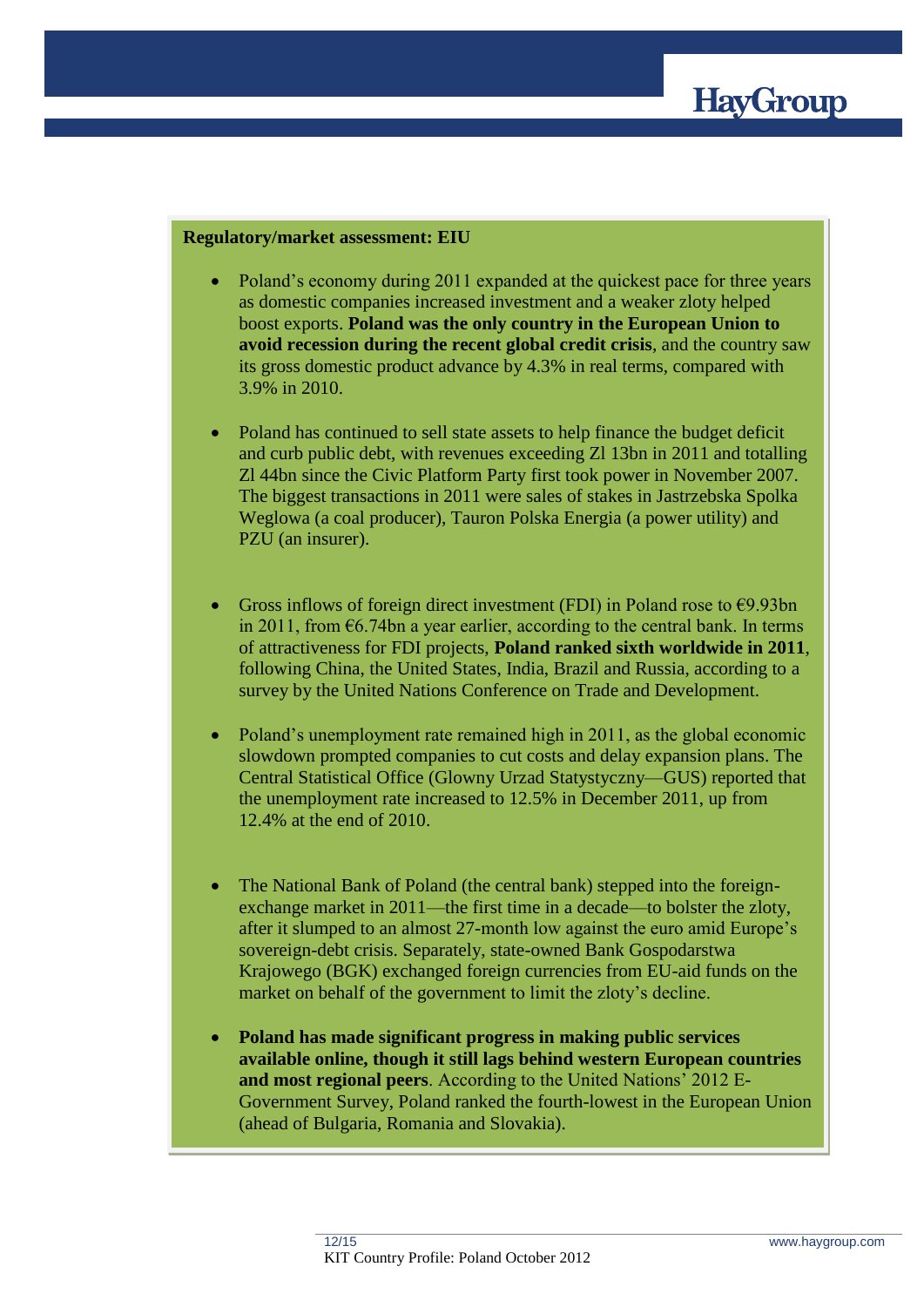

# **Industries**

## **Oil and Gas**

## **Market analysis**

After a period of strong growth, followed by a steep contraction in value in 2009, the Polish oil and gas market recovered this year at a double digit rate. In the forecast period, gradual deceleration is expected towards 2015.

The Polish oil & gas market had total revenues of \$18.7 billion in 2010, representing a compound annual growth rate (CAGR) of 3.9% for the period spanning 2006-2010. In comparison, the Russian and Czech markets grew with CAGRs of 2.7% and 1.6% respectively, over the same period, to reach respective values of \$175.5 billion and \$8.3 billion in 2010.

Market consumption volumes increased with a CAGR of 1.7% between 2006-2010, to reach a total of 293 million BOE in 2010. The market's volume is expected to rise to 320.3 million BOE by the end of 2015, representing a CAGR of 1.8% for the 2010-2015 period.

Crude oil sales proved the most lucrative for the Polish oil & gas market in 2010, with total revenues of \$14.9 billion, equivalent to 79.6% of the market's overall value. In comparison, sales of natural gas generated revenues of \$3.8 billion in 2010, equating to 20.4% of the market's aggregate revenues.

The performance of the market is forecast to accelerate, with an anticipated CAGR of 4.3% for the fiveyear period 2010-2015, which is expected to drive the market to a value of \$23.1 billion by the end of 2015. Comparatively, the Russian and Czech markets will grow with CAGRs of 9.3% and 5.8% respectively, over the same period, to reach respective values of \$274.3 billion and \$11 billion in 2015.

# **Food Retail**

## **Market analysis**

The Polish food retail industry has experienced strong growth in recent years. This is predicted to continue to the end of the forecast period.

The Polish food retail industry is expected to generate total revenue of \$65.9 billion in 2011, representing a compound annual growth rate (CAGR) of 6.4% between 2007 and 2011. In comparison, the Russian and Czech industries will grow with CAGRs of 16.3% and 5.1% respectively, over the same period, to reach respective values of \$297 billion and \$21.5 billion in 2011.

Sales generated through convenience stores and gas stations are expected to be the most lucrative for the Polish food retail industry in 2011, with total revenues of \$26.5 billion, equivalent to 40.3% of the industry's overall value. In comparison, sales through hypermarkets, supermarkets, and discounters will generate revenues of \$22.2 billion in 2011, equating to 33.7% of the industry's aggregate revenues.

The performance of the industry is forecast to slightly accelerate, with an anticipated CAGR of 6.5% for the five-year period 2011 - 2016, which is expected to drive the industry to a value of \$90.3 billion by the end of 2016. Comparatively, the Russian and Czech industries will grow with CAGRs of 14% and 2.2% respectively, over the same period, to reach respective values of \$572.1 billion and \$23.9 billion in 2016.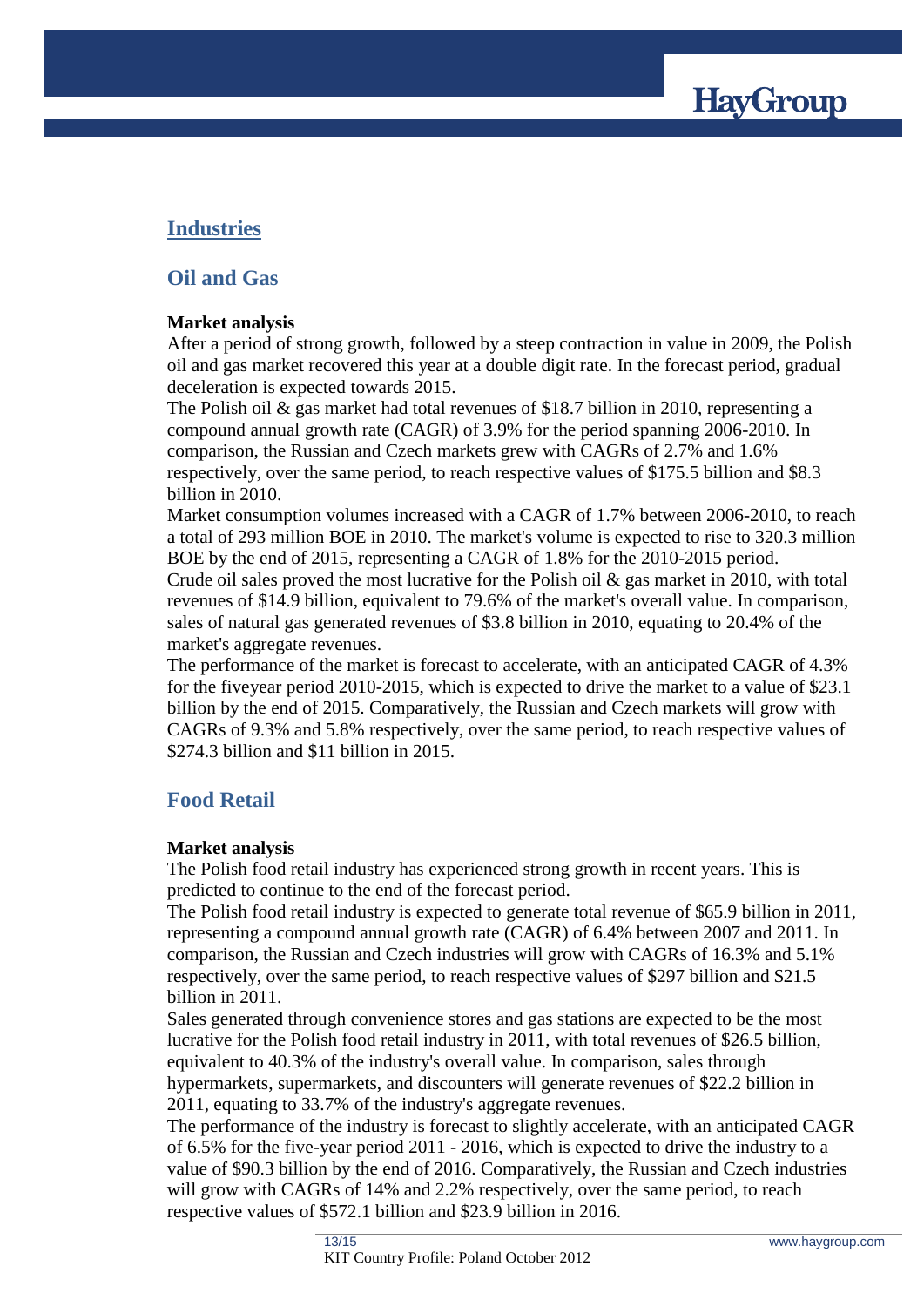

## **Utilities**

### **Market analysis**

The Polish utilities industry experienced slow growth during 2011. The industry is predicted to grow strongly over the forecast period to 2016.

The Polish utilities industry had total revenues of \$34.9 billion in 2011, representing a compound annual growth rate (CAGR) of 7.8% between 2007 and 2011. In comparison, the Russian and Czech industries grew with CAGRs of 12% and 5.2% respectively, over the same period, to reach respective values of \$115 billion and \$17.6 billion in 2011. electricity sales proved the most lucrative for the Polish utilities industry in 2011, with total revenues of \$23.8 billion, equivalent to 68.2% of the industry's overall value. In comparison, sales of gas generated revenues of \$7.2 billion in 2011, equating to 20.7% of the industry's aggregate revenues.

The performance of the industry is forecast to decelerate, with an anticipated CAGR of 6.2% for the five-year period 2011 - 2016, which is expected to drive the industry to a value of \$47.1 billion by the end of 2016. Comparatively, the Russian and Czech industries will grow with CAGRs of 9% and 2.6% respectively, over the same period, to reach respective values of \$176.8 billion and \$20 billion in 2016.

## **Pharmaceuticals**

## **Market analysis**

The Polish pharmaceuticals market saw strong growth during the 2006-2010 period, however, it is forecast to experience a decelerated rate of growth during 2010-2015. The Polish pharmaceuticals market had total revenues of \$7.6 billion in 2010, representing a compound annual growth rate (CAGR) of 6.7% for the period spanning 2006-2010. In comparison, the Russian and Czech markets grew with CAGRs of 18% and 10% respectively, over the same period, to reach respective values of \$13.4 billion and \$3.2 billion in 2010.

The performance of the market is forecast to decelerate, with an anticipated CAGR of 4.9% for the five-year period 2010-2015, which is expected to drive the market to a value of \$9.7 billion by the end of 2015. Comparatively, the Russian and Czech markets will grow with CAGRs of 7.3% and 4.6% respectively, over the same period, to reach respective values of \$19.1 billion and \$4 billion in 2015.